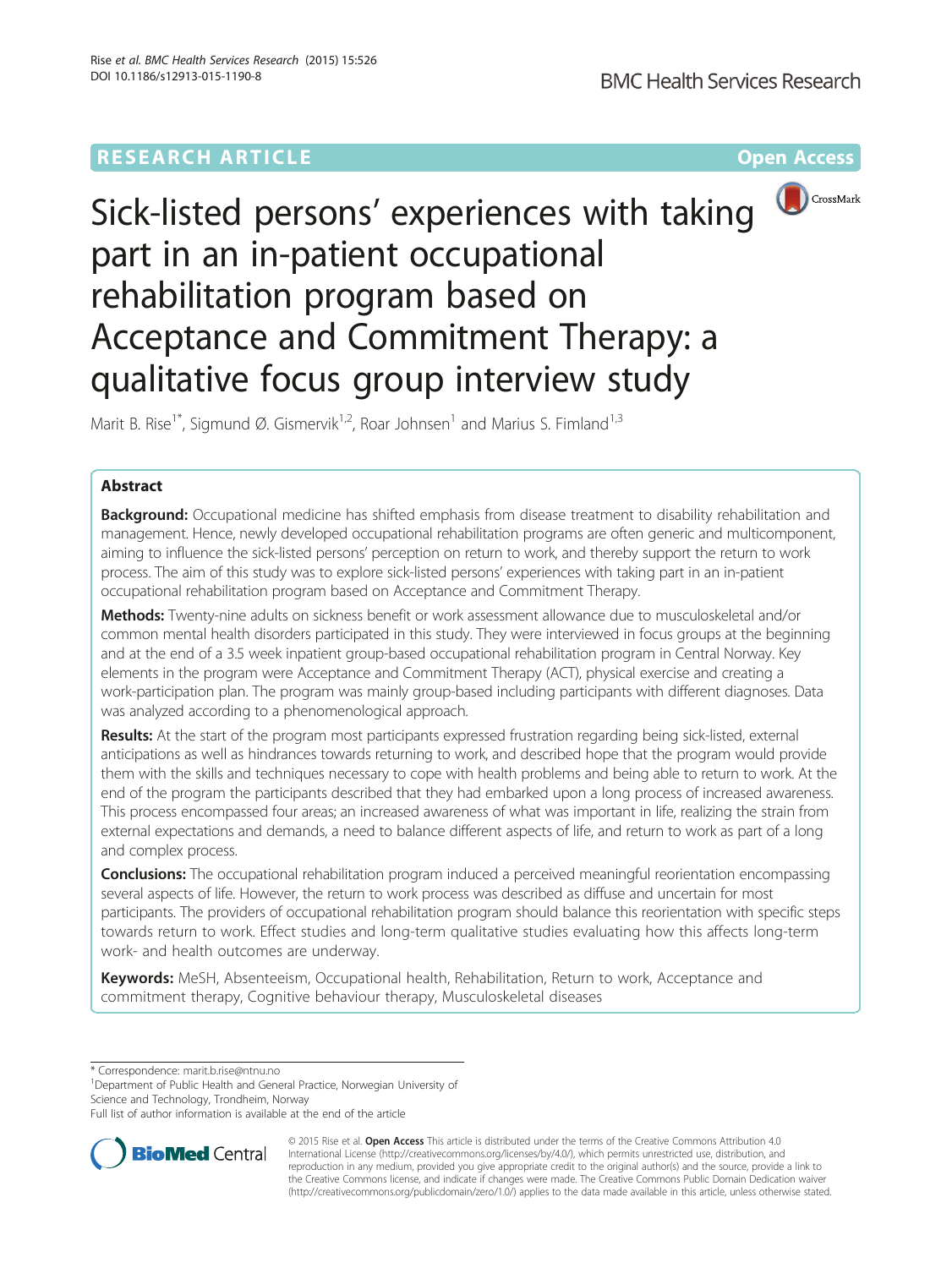#### Background

Long-term sick-leave has considerable impact on the patients' social functioning, on their families, the companies they work for, and for society [[1\]](#page-9-0). Different steps have therefore been taken to prevent long-term sickness absence and permanent work disability. In many European countries legislation, as well as health, safety and environment acts have been implemented, and many different outpatient and inpatient rehabilitation programs have been established to facilitate return to work [\[2](#page-9-0)–[5\]](#page-9-0).

During the last decades, occupational medicine has shifted emphasis from disease treatment to disability re-habilitation and management [\[6](#page-9-0), [7](#page-9-0)]. Long-term sicknessabsence is now perceived as an interaction between the patient, the workplace, the health services, social surroundings, as well as financial aspects [\[6](#page-9-0), [7\]](#page-9-0). Most programs designed to facilitate return to work for sick-listed patients have nevertheless been tailored for specific diagnoses. For example, several studies have investigated diagnose-specific return to work-interventions for musculoskeletal disorders [\[8](#page-9-0)–[12\]](#page-10-0). Other studies have investigated occupational interventions for patients with mental health problems [\[13](#page-10-0)–[16](#page-10-0)]. However, several studies have showed that many individuals are sick-listed due to several health problems and that co-morbidity is common [\[17](#page-10-0)– [20](#page-10-0)]. We are therefore currently investigating a generic mainly group-based occupational rehabilitation program including patients with musculoskeletal-, mental- or unspecific disorders in the same group [\[21\]](#page-10-0).

The multicomponent and primarily group-based rehabilitation program investigated in this study included three elements; Physical exercise, work-related problem solving, and psychological therapy. Physical exercise is intended to improve fitness, functional capacities and health, and to reduce fear of strain. Work-related problem solving aims to identify challenges and possibilities, and to create an individual return to work plan. The psychological approach is Acceptance and commitment therapy (ACT) [\[22](#page-10-0)], an approach which uses acceptance and mindfulness strategies, along with commitment and behaviour change strategies, to increase psychological flexibility. Psychological flexibility is described as "the ability to contact the present moment more fully as a conscious human being, and to change or persist in behaviour when doing so serves valued ends" [[22\]](#page-10-0), page 7. The goal is thus not to remove or "fix" problems, but to provide increased opportunities to live according to long-term desired qualities of life (in the following called values). Values are chosen by the individual and behavioural choices and committed actions are based on these values. ACT is increasingly used in various settings and for different patient groups [\[23](#page-10-0)] and has shown positive results in several areas [\[24](#page-10-0)–[27](#page-10-0)]. However, only one study has investigated the utility of an ACT approach in the process of returning to work after sickness absence [[28](#page-10-0)].

Previous research has shown that persons' perceptions of illness, and their beliefs regarding the ability to recover or work, can be important predictors for return to work [[29, 30\]](#page-10-0). The person's expectations for recovery and future work are thus important factors in the return to work process [[30](#page-10-0)–[32](#page-10-0)]. An important question is how the occupational rehabilitation program investigated in this study may influence the participants' perspective on their ability to cope with their health problems and the return to work process. The effect on future return to work is currently being investigated in an ongoing randomized controlled trial [[21\]](#page-10-0). It seems plausible that physical exercise, creating a return to work plan, and ACTs intention to increase psychological flexibility and thereby coping skills, should change the participants' perspective on their ability to cope with health problems in everyday life. It is also hypothesized that the occupational rehabilitation program would influence the sicklisted persons' perspectives on returning to work, and that beliefs and confidence concerning return to work would be strong after taking part in the program. The aim of this study was therefore to explore sick-listed persons' experiences with taking part in an in-patient occupational rehabilitation program based on ACT.

#### Methods

This was a qualitative study based on focus group interviews with sick-listed patients participating in a 3.5 week inpatient group based occupational rehabilitation program in Central Norway. The study was nested into different quantitative studies, and all participants also took part in different quantitative studies [[21, 33](#page-10-0)]. The interviews were conducted during winter 2012/2013.

#### Participants and recruitment

Participants were invited to take part in focus group interviews at the day of arrival to the rehabilitation center. All participants in the rehabilitation program were invited to take part in the qualitative study. The participants were adults (18–60 years), on sick-leave for more than 8 weeks or receiving other temporary social security benefits after one year of sickness absence, due to musculoskeletal disorders, fatigue and/or common mental health disorders (stress, depression and anxiety). A few of the participants who were invited declined to participate in the first interviews due to other engagements at the time scheduled for the group interviews. At the time of the second interviews six of the participants who took part in the first interview declined to participate in a second interview. Six others wanted to take part in the second interview although they did not participate in the first.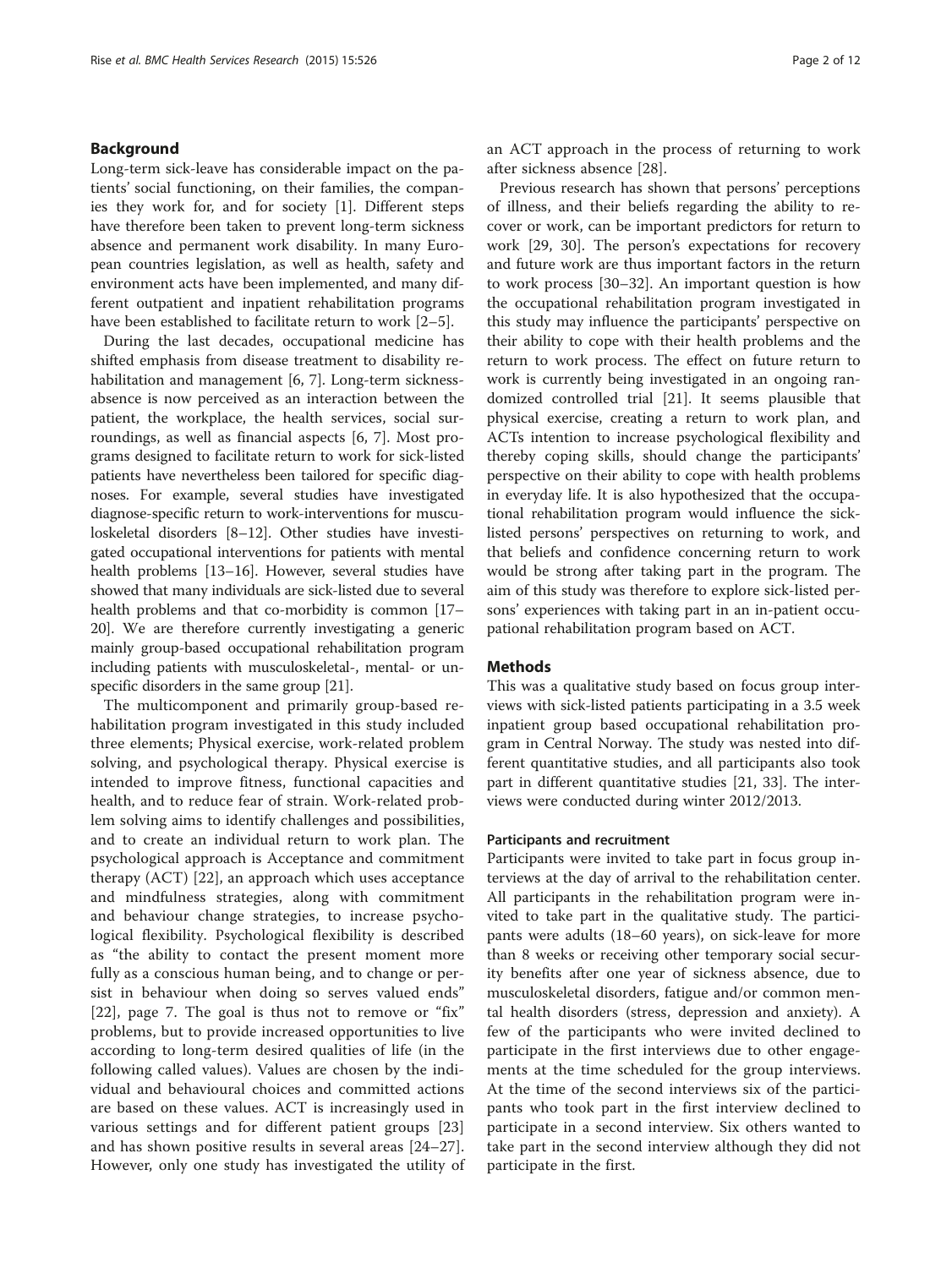A total of 29 persons participated in five focus groups, 23 persons at the start of the program and 23 at the end. Seventeen persons participated in both interviews, six persons participated only at the start of the program, and six persons only took part in interviews at the end. The sample consisted of 6 men and 23 women, a distribution which resembles the total group of participants at the rehabilitation center. The mean age was 44 years (range from 27–59 years). Their main diagnoses were musculoskeletal disorders including pain (18 participants), fatigue (9 participants) and mental health disorders (2 participants). The time they had been absent from working life varied from partly/fully sick-listed for 2–3 months to absent from working life several years.

#### The rehabilitation program

This was a 3.5 week long (17 full work days) in-patient occupational rehabilitation program which took place at a rehabilitation center in Central Norway. The program was developed in collaboration between health personnel and the research group, and was piloted. The program was provided by interdisciplinary teams and in groups of 4-8 participants with different gender, age, and diagnoses. Each group was led by two coordinators who were responsible for the group sessions. The coordinators had various backgrounds, as physiotherapists, psychologists, social workers or nurses. They were all trained in Acceptance and Commitment Therapy (ACT) and were continuously supervised by a psychologist. Each participant was given one of these coordinators as their primary coordinator. The primary coordinator was responsible for the individual sessions. Acceptance and Commitment Therapy (ACT) and work related problems solving was provided in 16 h of group sessions and 5 h of individual consultations. In addition, the program included mindfulness sessions (3.5 h), psychoeducational group sessions (6.5 h), and one consultation with physician. Participants could also bring one or more persons (usually spouse, family member or close friend) to a "network day" with two group sessions (4 h) to enable next of kin to support behavioural changes after the program. The work related problem solving included the development of a return to work plan, where challenges and possibilities regarding the return to work process was identified and described. The goal was to motivate the participants to make realistic plans for increasing participation in working life. Supervised physical training was provided in group and individual sessions (a total of 12 h) and outdoors activities (1.5 h). In cooperation with the coordinator and the exercise coach each participant developed a personalized physical training plan. The program was based on the participants needs and wishes and the professionals' clinical judgement. The main goal with the physical training was to increase strength and endurance and to reduce fear of movement. For further details about the program content, see previous publication [\[21](#page-10-0)].

#### Data collection

Data was collected through focus group interviews. Focus groups were chosen as the data collection method since reflections in groups were a major element in the program, and we wanted to explore the participants' experiences with discussions and interaction between the participants in the therapy group. The first interviews were conducted the first day of the rehabilitation program. Follow-up interviews were conducted the day before the end of the program – 3.5 weeks after the first interview. The participants were informed about the interviewers' backgrounds and the main aim of the interviews; the participants' expectations towards (first interview) and experiences with (second interview) taking part in the program. Interviews had no time limit, lasted between 45 and 90 min, and were based on an interview guide that included several topics we wanted to include in the interviews. This guide was slightly extended and modified during the data collection. Main themes were the participants' experiences with health problems, work, and with being sick-listed, as well as their expectations towards the program and the potential changes during the rehabilitation (first interview). The second interview included the participants' experiences with taking part in the program, perceived personal changes, and expectations for the future, including plans for return to work. Group discussions were encouraged during the interviews, as well as practical examples of the themes discussed. Four of the interviews were conducted by two researchers (SØG and MBR) and six by one (SØG). The interviewers discussed the main themes during the interview process and data was collected until data saturation [[34\]](#page-10-0). When no new themes occurred in interviews data collection was stopped. Interviews were tape recorded and transcribed verbatim. Redundant words were omitted and local dialect was changed to written language. Quotes presented were translated from Norwegian to English by the first author (MBR).

#### Data analysis

Data analysis was based on phenomenology and systematic text condensation [\[35\]](#page-10-0). Systematic text condensation encompasses the descriptive, more than interpretative, expressions of the participants in interviews [\[35\]](#page-10-0). A general data analysis for several research aims was conducted alongside the data collection. Large parts of the analysis (reading, discussion on overall impression, and initial coding) were conducted in a group of four persons with various backgrounds. Two of the authors are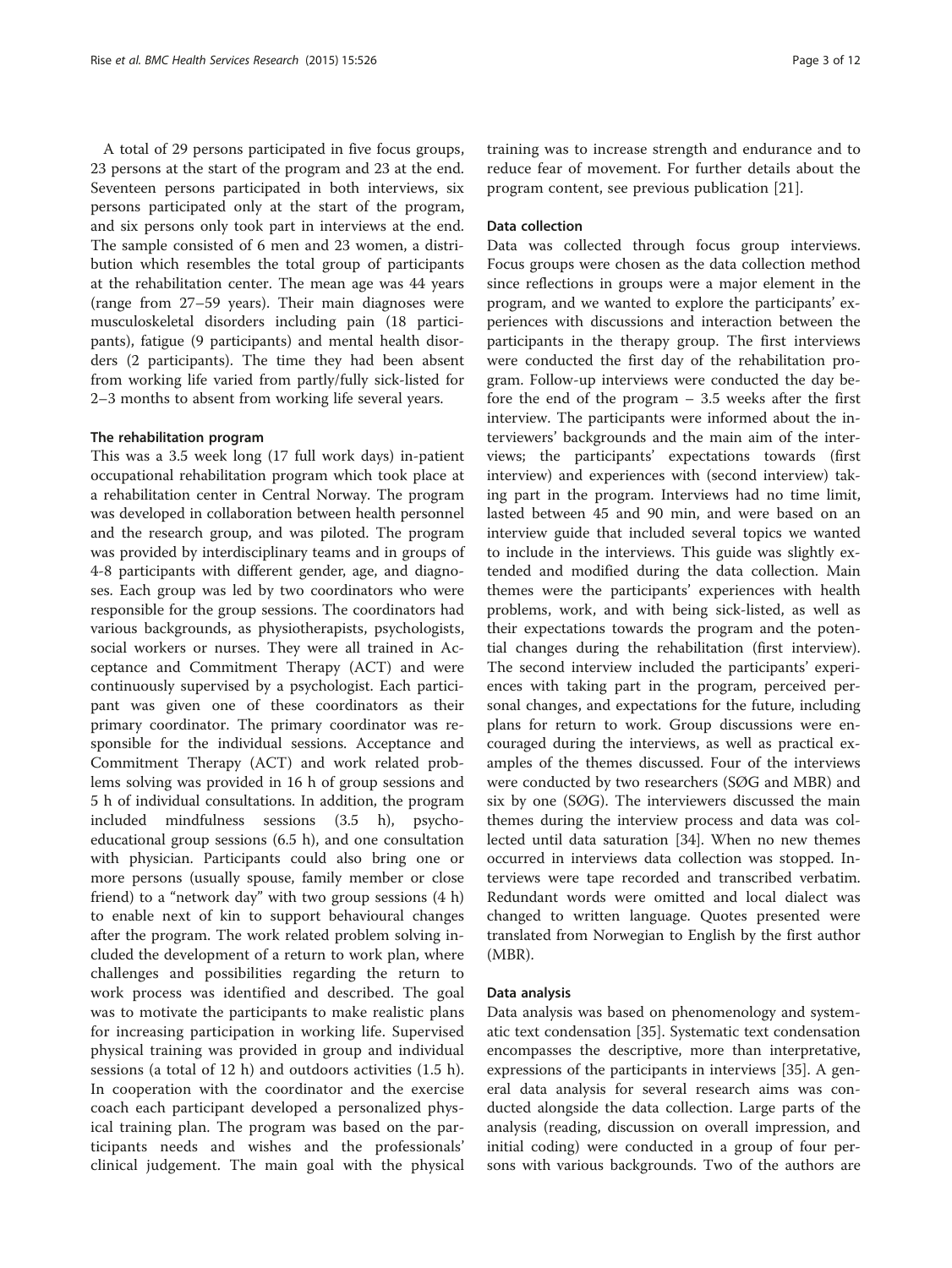researchers and medical doctors (SØG and RJ). SØG is a specialist in rehabilitation of musculoskeletal disorders with competence in Acceptance and commitment therapy (ACT) and RJ has extensive experience as a general practitioner. MBR and MSF are public health researchers, MBR with background from psychology and MSF from exercise physiology. In addition, a fifth researcher (a psychiatrist familiar with ACT) took part in the initial stages of analysis. The main part of the analysis of the start interviews were conducted by the 1st author (MBR).

Firstly, all interview transcripts were read to grasp the overall meaning of the data material, according to the process of systematic text condensation [\[35\]](#page-10-0). It became clear that the participants' descriptions at the start were somewhat different from the descriptions given in the interviews at the end of the program. Main themes in the first interviews seemed to focus on the participants' difficult situation due to health problems and sickness absence, such as "frustration" and "should have been back at work", as well as "expectations to be helped by the rehabilitation program". Examples of major themes in the interviews at the end of the program were "awareness process", "my own values", and "setting boundaries". A detailed search for meaning units was conducted for the first interview and the second interviews separately. Meaning units are short or longer pieces of text which helps answering the research question [[35\]](#page-10-0). The meaning units were then sorted, first into codes (summarizing what these meaning units jointly describe) and then into larger groups of codes. Examples of codes in the first interviews were "have to work", "need a solution", "to be sick-listed". Examples from the second interviews were "more focus on values", "expectations versus values", and "uncertainty about future". A synthesis of the code groups were written for the first and the second interviews separately. The themes from interviews at the start of the program were compared with the important themes at the end of the program, and differences between the two rounds of interviews were actively sought after. A full structural description of the findings was finally made and was discussed in the research group.

#### Ethics

This study was approved of by the regional committee for medical and health research ethics in Central Norway (2012/856). The participants received oral and written information about the study and signed a consent form before taking part in interviews.

#### Results

Findings from the interviews at the start of the program are presented first, and findings from interviews at the

end of the program are presented afterwards. The main findings from the first and second interviews are described in Table 1.

Results are illustrated and elaborated by participant quotes, which are identified with gender and participant code, focus group number and time point.

#### At the start of the program

#### Frustration about being sick listed

In all interviews at the start of the program the participants expressed frustration about being absent from work due to health problems. Many participants said that they should have been back at work by now and that they felt an obligation to return to work as soon as possible. Some participants said that they felt "stuck" in their health problems and described feelings of defeat due to not having succeeded to return.

The interviews at the start of the program included many expressions of a strong desire to be able to cope with health problems, and to function normally in the working-life. Most participants expressed that they wanted to return, some full time, some part time, and some in another job than their current employment. Several were unsure whether they would be able to return to work full time. A few of the participants who had been out of work for years doubted that they would be able to return to working life due to "having been absent too long".

#### External anticipations to return to work

In addition to the feeling of obligation, participants also said that they experienced that people around them expected them to return to work, including employers, colleagues and more distant acquaintances. Many expressed that they were expected to work full time and to cope as normal members of society. Several said that nothing less than a 100–110 percent effort was accepted in today's society and that fulfilling these demands was difficult.

| Table 1 Main findings in start and end of program |  |
|---------------------------------------------------|--|
|---------------------------------------------------|--|

| Start of the program                                | End of the program                                               |
|-----------------------------------------------------|------------------------------------------------------------------|
| Frustration about being sick<br>listed              | A process of increased awareness:                                |
| External anticipations to return<br>to work         | - What is important to me?                                       |
| Hindrances towards return to<br>work                | - Realizing the strain from external<br>expectations and demands |
| Wanting a whole person<br>approach and "a solution" | - A need to balance different aspects of<br>life                 |
|                                                     | - Return to work as part of a long and<br>complex process        |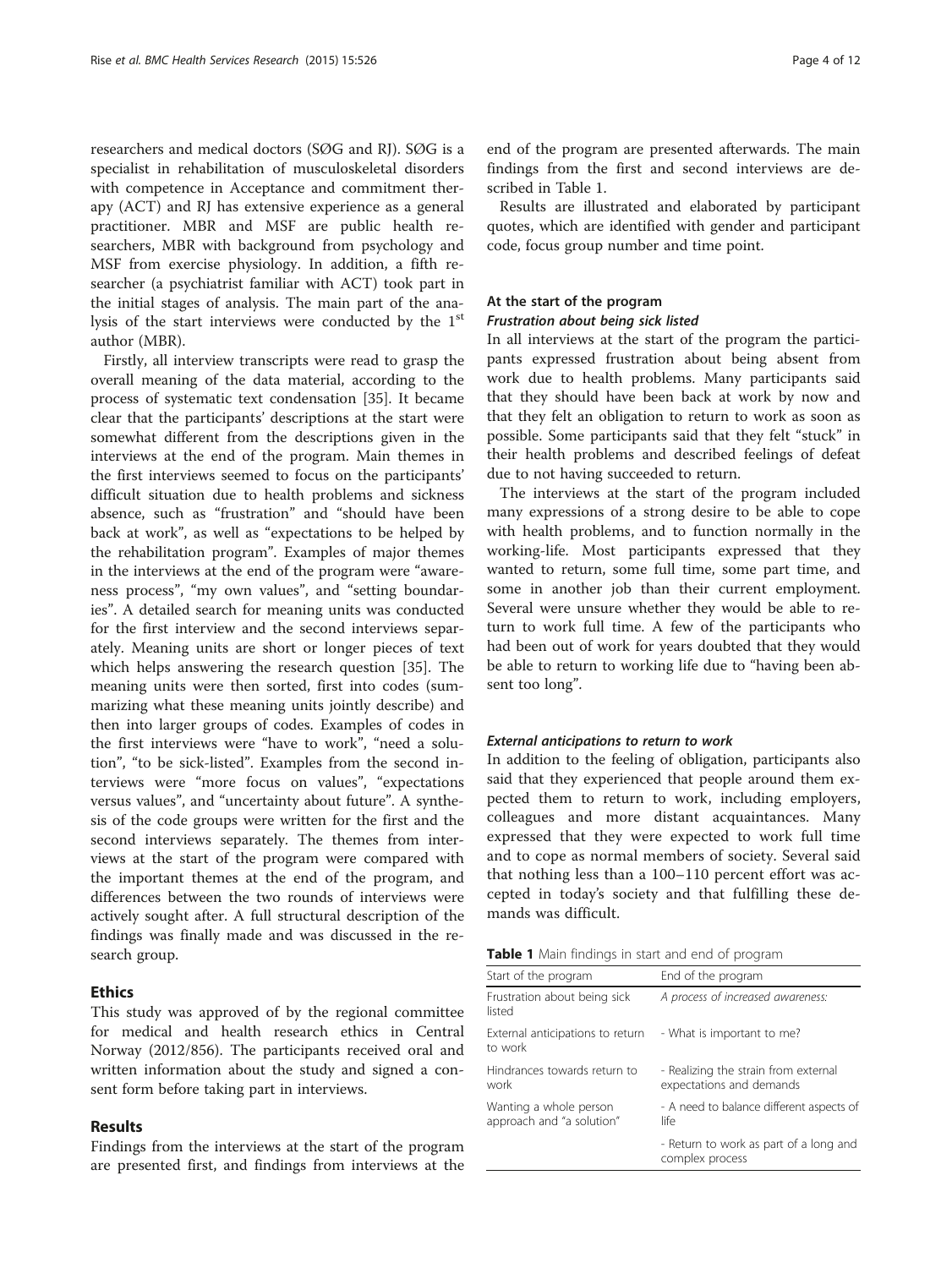"The whole job market expects you to perform a 100 % all the time. You should make a lot of money… not everybody has the opportunity to do that. It seems like few workplaces are adapted to us who have challenges". (Female A, group 3, interview 1).

#### Hindrances towards return to work

The participants also described several hindrances towards returning to work. In addition to their health problems, such hindrances were employers and colleagues who did not understand the limitations embedded in the health problems. Some had experiences with employers who were unwilling to adjust the working situation to the participant's needs.

"It wasn't my employer who was the problem to start with. But it ended up being the problem. The reason was a lack of understanding. I was very disappointed in the way he treated me after I started working 40 and 60 %. I felt that he was nagging. "When are you coming back?" "Are you working more next week?" "How long is your sickness-absence?" I felt a tremendous pressure and a lack of willingness to make workplace adjustment". […]. (Female B, group 3, interview 1).

#### Wanting a whole person approach and "a solution"

Some participants described that previous treatments of their health problems had focused on the specific cause of sickness absence, such as a painful shoulder or a depression, and not the overall picture. The participants said that they hoped that the rehabilitation program would "include the whole of me", and "the whole picture". The participants expressed hope that the rehabilitation program would include techniques and advice that would help them to finally cope with their health problems and be able to return to work. This was described as "finding the key", "learning the smart things to do", or "to find the solution".

"I hope that they [the professionals] are knowledgeable and can teach me some techniques… I imagine that a lot can be done if I can learn some techniques… to change my mindset about thoughts and how to handle things". (Male A, group 5, interview 1).

#### At the end of the program

#### A process of increased awareness

At the end of the program the participants said that taking part in the program first and foremost had started a process of increased awareness; of how their health problems had impacted their life and how they had, often unsuccessfully, tried to manage their problems in the past. Many described the program as "eye-opening" and as "a process of waking up", and said that they had

become aware of and realized several important things during the program.

[...] "I have benefited from becoming more aware... I want to praise them [the professionals] for that... the awareness process. To make us aware of today, the society we live in, the stress, to calm down" [...] (Male B, group 3, interview 2).

The results showed that the process of increased awareness involved four themes:

#### What is important to me?

The participants described that they during the program had worked with personal aspects, such as what they found important in life. Some said that they had discovered personal desired qualities of life that they had not previously been aware of. Others said that they had rediscovered important qualities of life they had forgotten or neglected due to hard work and demanding lives. For many of the participants this increased awareness had been an emotional experience. When asked to describe her values, one participant referred to an exercise where she was asked to imagine her 90<sup>th</sup> birthday party and what she wanted her family to say about her in a speech:

"[My values are] to take care of myself and be present… for my children, that I can be present for them. We talked a lot about the 90 years birthday… "What do you want to hear?" […] And I would of course hear them say: "Yes, you have been a mother who always was there for us" and such things. And I am now, in a way. I am present, but it is something about being really present. Even though you are physically there, you don't always feel that you are present". (Female C, group 4, interview 2)

According to the participants, they had realized that it was necessary to live according to personal values to be able to live a meaningful life. The participants described that such values included self-care to cope with health problems and stress, as well as activities which were important to them, such as having hobbies and spending time with family and friends. The participants said that long-term values, such as self-care, had become more important for them during the program, and that such values was necessary for them to pursue.

"I need to focus on my values. I still have a long way to go. I have to think about what to do to ensure that I keep doing what is most important to me. Not the safe things, but focusing on the most important ones and stick to them. Maintain my exercise and do the things I should do instead of finding excuses. And I cannot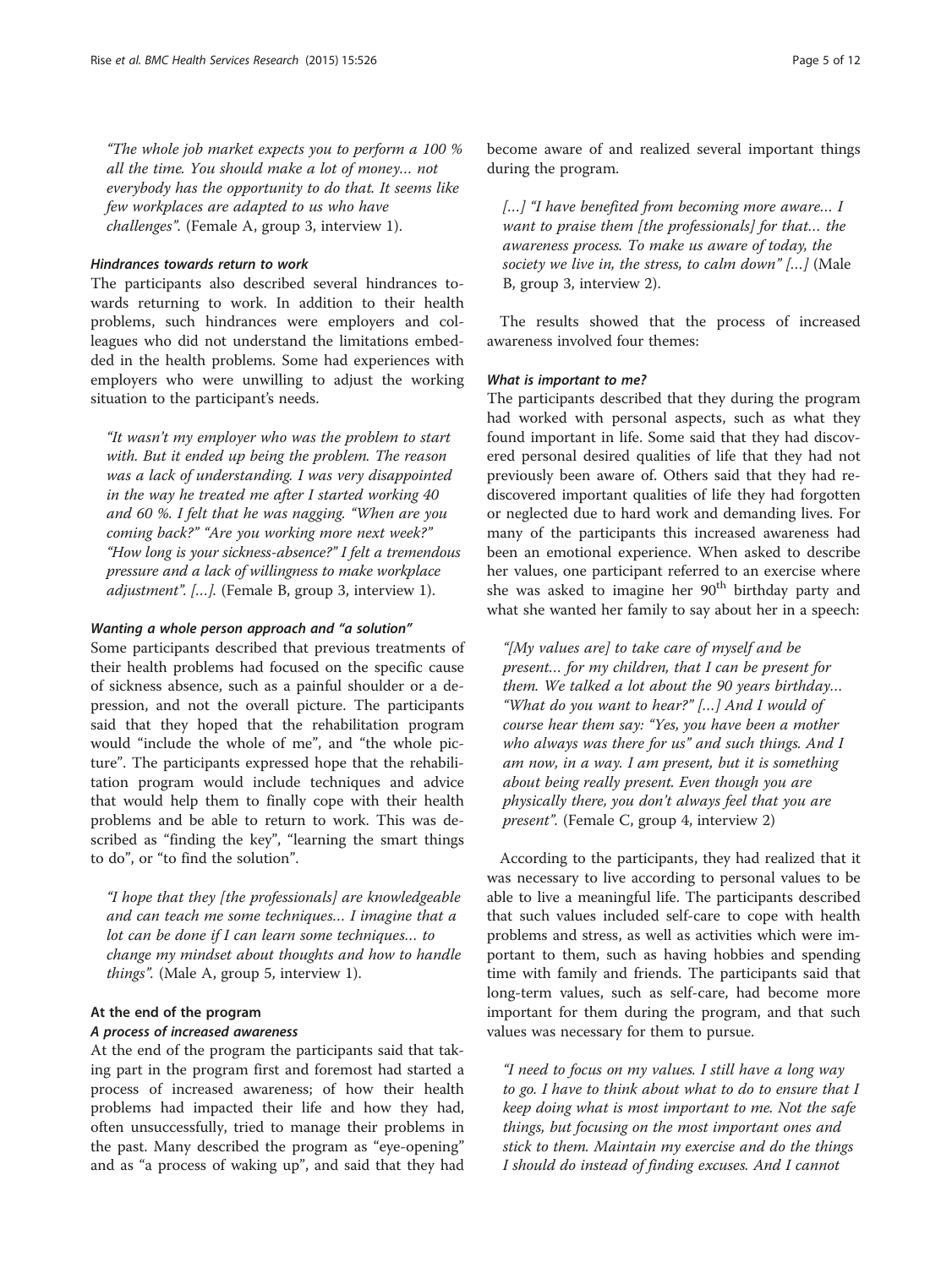take part in too many activities… I have to keep focus on where I'm going… to stick to my plan". (Female D, group 5, interview 2)

#### Realizing the strain from external expectations and demands

Already in the interviews at the start of the program the participants described experiences of expectations and demands from other people and from society, mainly to return to work and to work a 100 %. However, in the interviews at the end of the program the descriptions of expectations and demands also extended beyond the work sphere. At the end of the program many participants talked about expectations from family members, friends, neighbors, and more distant acquaintances, expectations regarding other areas than work. Common examples were expectancies regarding participation in social life and voluntary work, such as taking care of other people, bringing cakes to parties, and helping out in various projects.

"The thing is that I have worked all the time. I haven't had any time off. That's how things are. You are helping out and taking responsibility for the children's sports teams… handball, football, swimming, athletics… taking part everywhere. And that's fine… it is your children, after all. But you end up taking care of others' children too, so it becomes quite demanding". (Male C, group 4, interview 2)

Many described that they had come to realize that expectations and demands from others had impacted their lives considerably, and that constantly trying to fulfill other people's expectations had made life very hard. The participants said that fulfilling these took a hard toll on important parts of life, often described as the important life values they had discovered or re-discovered during the program.

[...] "It's about being faithful to your values... values you might have set aside for many years. And having compromising on your values and what was good for you. You have to find your way back to the valuable stuff… and offer time and attention and nourishment… you might have forgot yourself in the middle of everything because life has been demanding. And you have let yourself become a pawn [in a game of chess]". (Female E, group 4, interview 2)

#### A need to balance different aspects of life

At the end of the program the participants talked a lot about achieving balance in life. Most of them described that some of the personal values they had discovered or re-discovered during the program was in conflict with expectations and demands from others, both within and outside the workplace.

"We might be here [at the rehabilitation center] to learn to stop and to start seeing things from a new perspective… the way you view the world. What do you really want? Do you want to make a lot of money and be worn out when you are forty years old, or do you want to make a decent living and be able to live with yourself physically and mentally, and feel that you have the energy and time necessary to take care of people around you? I feel… my social life suffers… pals, friends and having the energy to take part in activities, instead of saying no. […] If you are absent from work one day someone can do your job, but nobody can take your place in your social life". (Male B, group 3, interview 2)

According to this, most participants had plans for achieving more balance between different aspects of life. Some described clear plans for behavioral changes, while other gave more diffuse descriptions, such as "living according to my values" and "setting boundaries". Many of the participants said that the realization of how expectations and demands from others had impacted their lives had made them understand that it was necessary to set new boundaries. Boundaries included rejecting some requests and invitations, and to prioritize and choose between different activities. According to the participants, these measures would help balancing other people's expectations and demands with self-care and other important life values.

"I have learnt a lot of new things… new ways to handle things and to prioritize myself a little bit more instead of prioritizing everybody else. To start focusing on what you want for yourself and not only consider everybody else… at work or in private life". […].

"One of my goals is to become good at saying «no». I often feel: «I don't want to do this», but still I say yes. I am a world champion in offering to help even before anybody asks. I'm at least going to stop doing that". (Male A, group 6, interview 2)

#### Return to work as part of a long and complex process

At the end of the program most participants repeated and confirmed that they wanted to return to working life. But work was now described as one aspect of life which had to be balanced with other parts, such as selfcare and time with family and friends. The "long process of increased awareness" the participants had started was described as encompassing all aspects of life, including return to work. In line with this, many of the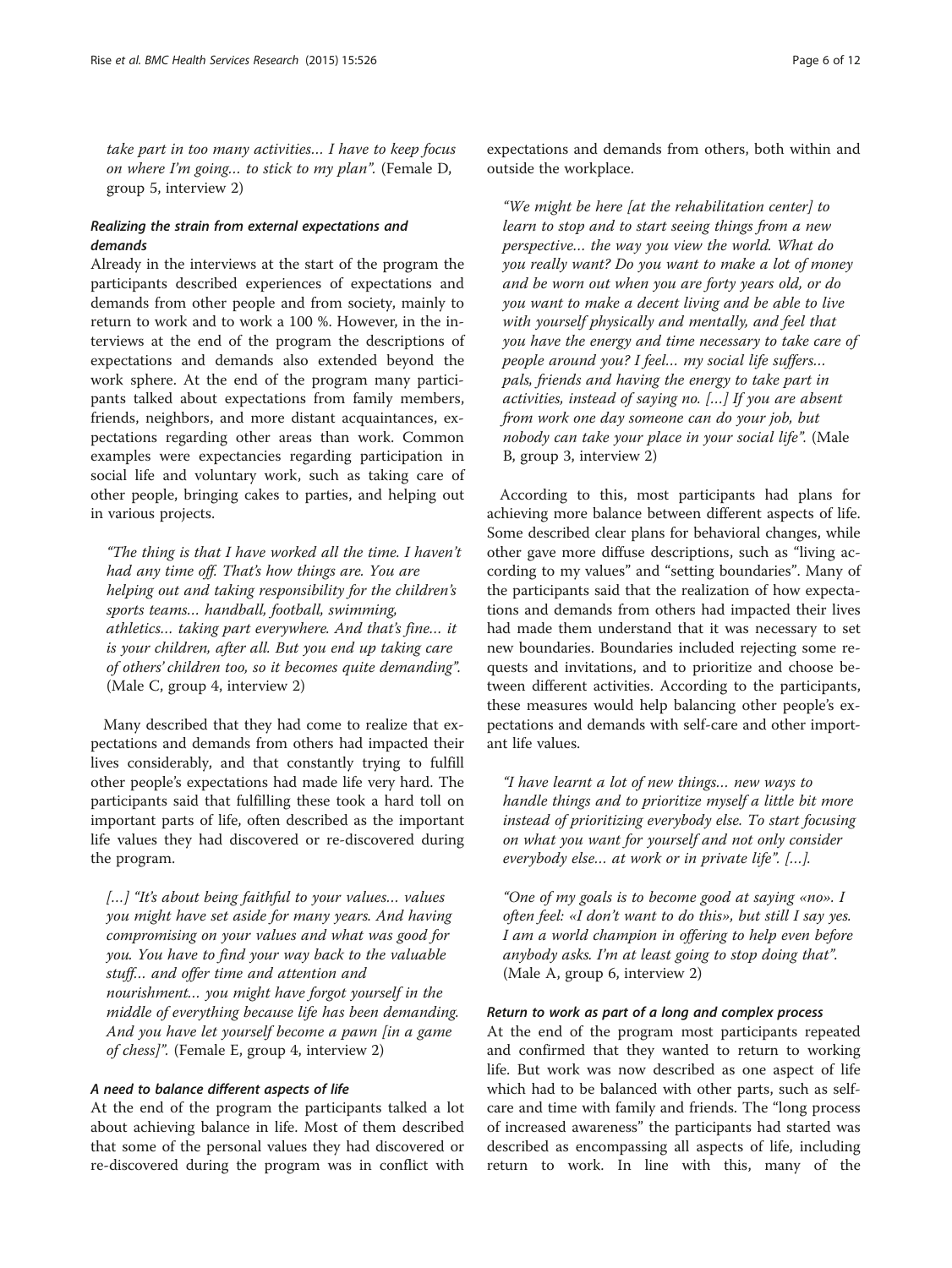participants said that they wanted to include important life values in the return to work process. Balancing different aspects of life was described as crucial to achieve sustainable return to work. In addition, many stated that they found it important to use the time necessary and gradually increase the amount of work, in order to avoid relapse to sickness-absence.

 $[...]$  "when I'm going to find a job after I finish here [at the rehabilitation center] I will try to take some of this with me... the techniques and the perspectives on life. When I bring it along with me I will try to focus on... bring with me the thing about values, use them more and take the time to stop and think and not go back in the same pattern and the same pitfall… to keep working a lot". (Male B, group 3, interview 2)

Some of the participants said that they had come to realize that going back to work would take longer and be more difficult than they had anticipated before taking part in the program. Some explicitly expressed that they intended to pace themselves in the return to work process instead of rushing back.

As in the interviews at the start of the program, at the end of the program the participants expressed various degrees of hope and trust in their ability to return to work. A few of the participants described clear plans towards going back to work, such as making appointments with employer or social security officer, or to return part-time and subsequently increase the amount of work. Although many of the participants expressed that taking part in the program was of great personal significance, some said that the complexity of this awareness process made the overall future seem more diffuse than before the program. This diffuseness was also described in working life. For instance, some participants said that they found future working life more unresolved at the end of the program than before:

"Male K: I am sick-listed and have two months left of it [sickness benefit]. When I came here my focus was to return to work when my absence period runs out. Now I have… realized that I might not be able to do that".

Interviewer 2: Did the program change that?.

Male K: I might have realized that it [the back-pain problem] is more permanent and that it might not improve immediately. (Male D, Group  $1 + 2$ , interview 2).

A small group of participants, most of them long-term absent from working life, expressed that they had come to realize that they were not likely to return to work at all. Another small group discussed whether it was "worth sacrificing" self-care and other important qualities of life for full time work:

"Now I am working 50 %. But I feel… I have always been working full time. So it is the same as not working and wanting to work a little. I have this urge to work more. But right before I came here and after I came here I have been thinking: "Why do I have to do that when it weighs down on so many other things." Maybe I shouldn't be working more and rather be thinking about the qualities of life related to other things than work. I have come to realize that work isn't everything in life. Other things are more important and having the energy to do those are more important than spending all my energy at work. This has become clearer to me. I have become bold enough to dare saying that". (Female F, group 3, interview 2)

#### **Discussion**

At the start of the program most participants expressed frustration regarding being sick-listed, external anticipations as well as hindrances towards returning to work, and described hope that the program would provide them with the skills and techniques necessary to cope with health problems and being able to return to work. At the end of the program the participants described that they had embarked upon a long process of increased awareness. This process encompassed four areas; an increased awareness of what was important in life, realizing the strain from external expectations and demands, a need to balance different aspects of life, and return to work as part of a long and complex process.

#### Discussion of results

Most participants talked about discovering new personal values or re-discovering old ones. That persons participating in occupational rehabilitation appreciate being encouraged to focus on important personal values and needs has also been found elsewhere [\[36](#page-10-0)]. For instance, persons sick-listed due to mental health problems have described that reflecting on what is valuable in life and focus on life goals instead of symptoms, is necessary to be able to live a satisfactory life [[37\]](#page-10-0). The results in the present study showed that the participants contrasted the more "internal" values with "external" expectations and demands from other people and society as a whole. The experiences of strong demands to function and work normally were during the program extended to life as a whole, and the participants had started the work to balance these external demands with personal values.

Many authors have described and discussed a balance between work on one hand, and non-professional parts of life on the other - often called the work-life-balance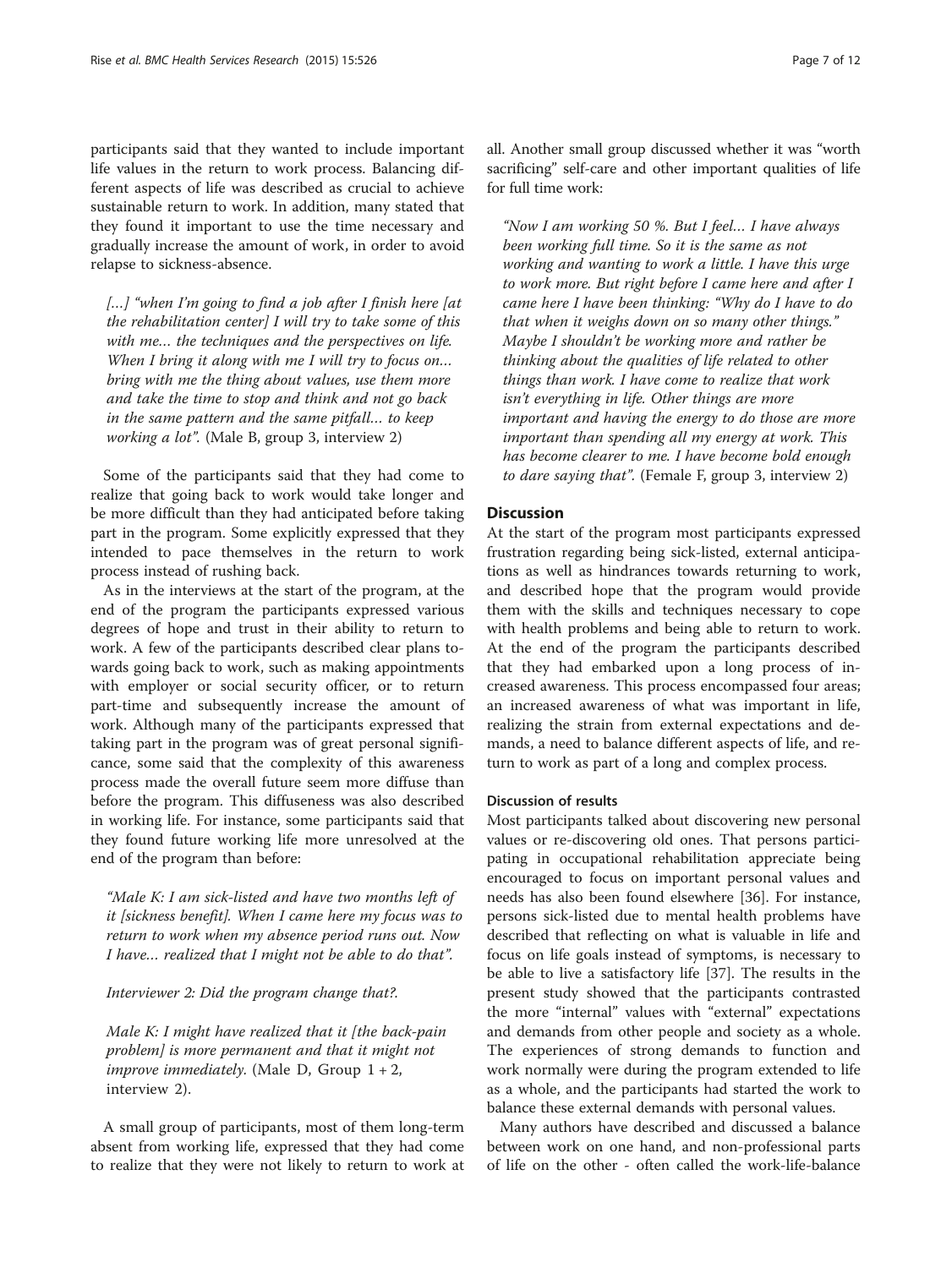[[38](#page-10-0)–[40](#page-10-0)]. While work in pre-industrial times was closely linked to family and personal life, work after the eighteenth century became separate from "private" leisure time [\[41\]](#page-10-0). Authors have pointed to a "modern" division between private and public, as well as between life in the family/community and the engagement in work [[41](#page-10-0)] (page 16). Although a new "merging" of work and private life might be seen due to technological development, we often think of work and leisure as two separate life arenas, where sick-leave is only possible in the work arena. In the present study, the participants did not divide their lives in work on the one hand and the rest of life on the other. Instead, they described incongruence, and a potential conflict, between external expectations/ demands and internal personal values.

An important question when discussing the findings is whether the rehabilitation program has "highlighted" this conflict by transforming the initial sense of frustration and pressure to return to work into focusing on the meaning of life outside work. Virtanen and colleagues conducted an ethnographic study of sickness absence and whether absence could be understood as a practice, not only based on the individuals' health, but also on the rules of the community they belonged to [[42\]](#page-10-0). The authors argued that attitudes to work also were an expression of the attitudes which are rooted in the participants' community. In the interviews at the start of the program, the participants focused on finding a solution to health problems and sickness absence. In accordance with the findings of Virtanen and colleagues', one might ask whether the rehabilitation program has acted as a "community" which has communicated the importance of attending to desired qualities in life. Focusing on desired qualities of life is also in line with one of the main aspects of the ACT approach [[23\]](#page-10-0). The program might thereby have induced a shift in perspectives on work. It is therefore reasonable to ask whether the program, including the rehabilitation therapists, have focused adequately on the return to work process.

Crooker and colleagues have similarly described that the balance between work and life outside work is influenced by the individual's value system [\[40](#page-10-0)]. Values are described as a belief that "a specific mode of conduct or end state of existence is personally or socially preferable to an opposite or converse mode of conduct […]" (page 399). Crooker and colleagues further describe that the intensity of a value, i.e. how strongly held they are, might influence the experience of a balance with work and the rest of life. In addition, the authors describe that there might be congruence – or lack of congruence – between the values of the individual and members of different domains in this individual's life. In the present study the newly discovered or re-discovered values seem to be incongruent with the external demands experienced by the

participants. In light of Crooker and colleagues' description of values, the participants' long-term priorities seem to be strong, yet incongruent with the other values, in this case the society's anticipation of them returning to work.

Previous studies have also found a conflict between desired qualities of life outside work and the values in the workplace, especially during the return to work process. In a study exploring Dutch women's perceptions of work and sickness absence the women described a big gap between their realization of limitations in their work capacity and the expectations and demands at the workplace [[43](#page-10-0)]. The recognition of the gap was attributed to the rehabilitation programs the women had participated in, a program that solely focused on the women's personal work values without adjusting the work environment. As return to work is a complex process which extends beyond the individual and includes many different actors [\[44\]](#page-10-0), working with the individual's desired life values alone might not be sufficient for a successful return to work process [\[43](#page-10-0)].

The results in the present study showed that while work and absence from work was described as a major problem in the initial interviews, the focus in the followup interviews was on the process of awareness which the participants had been introduced to. Compared to the sense of pressure and frustration the participants expressed in initial interviews, most of the participants had achieved a more patient and somewhat "sober" attitude towards unrealistic expectations for a "quick fix" to return to work. Return to work was instead described as one of many aspects of a large, complex and more longterm process, and as one of several aspects in a multifaceted view on life. This multi-faceted view of life is in line with previous research showing that participants in rehabilitation programs do not distinguish between work, family and the rest of life, but rather view them as parts of a whole [\[36](#page-10-0)]. This also corresponds with professionals' perceptions of the return to work process. A Swedish study showed that professionals providing occupational rehabilitation programs perceived return to work as a long-term process which extended beyond the rehabilitation program [\[45\]](#page-10-0).

Based on the results from the present study, a major question is whether Acceptance and Commitment Therapy, physical exercise and creating a return to work plan, as in this occupational rehabilitation program, is sufficient to induce sustainable return to work. A potential conflict between aiming to improve participants' wellbeing and facilitating return to work has also been described previously [[45](#page-10-0)]. In a Swedish study, health professionals working with occupational rehabilitation of patients with low-back pain emphasized that improving participants' psychological and physiological well-being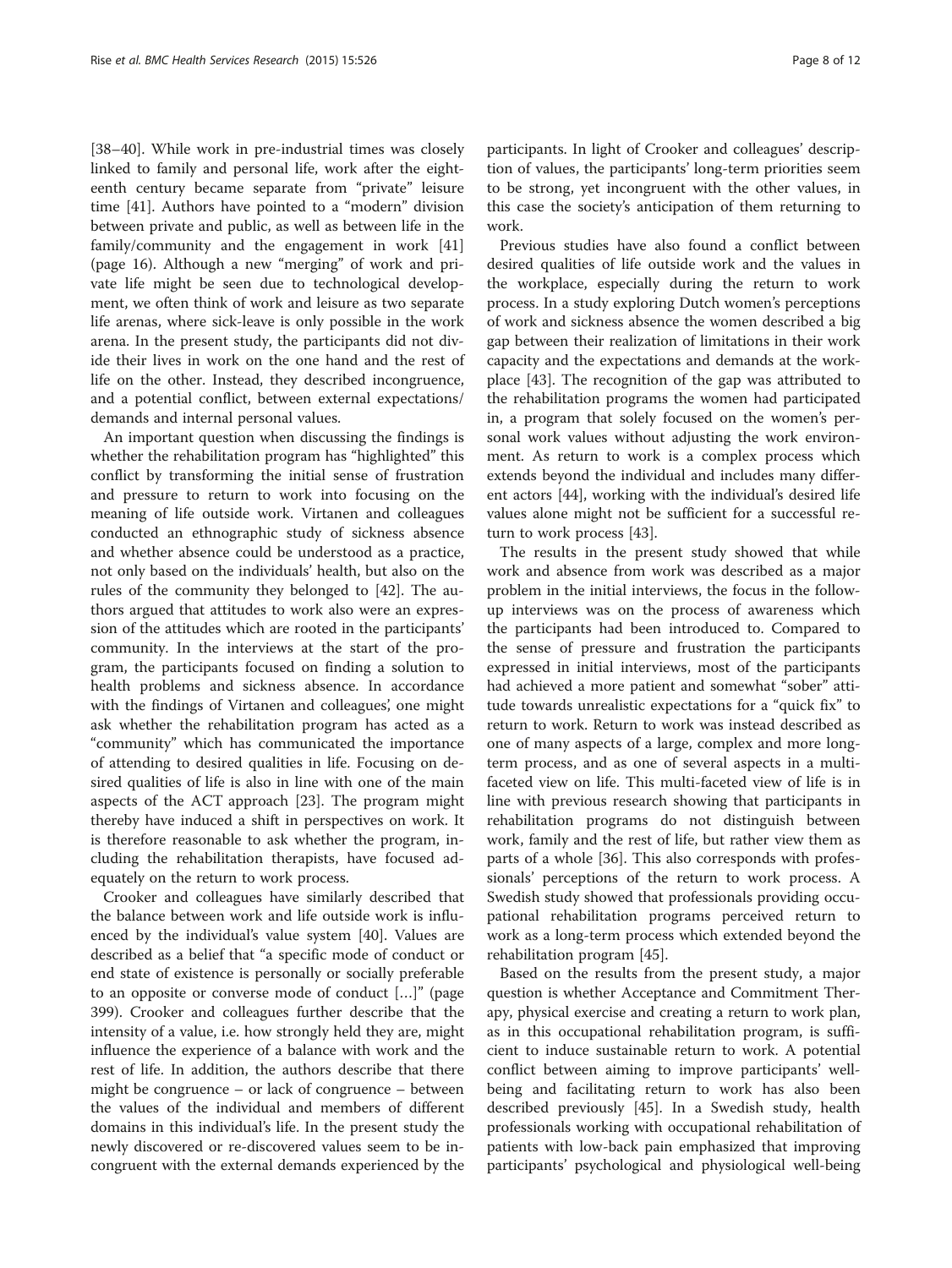should in turn facilitate return to work, but that this sometimes conflicted with the intent to reinforce the return process [\[45](#page-10-0)]. A small qualitative study including women with stress-related health problems, who participated in a vocational rehabilitation program, showed that the participants found it easier to connect the experiences from the program to everyday life than to their job situations [\[46](#page-10-0)]. Changing approaches in the private arena was experienced as easier than changing behavior regarding work, and making concrete action in the job arena was difficult. Hellmann and colleagues argue that well-being and work are interconnected and influence each other, and that focusing on just one of the factors can hinder the return to work process [[45](#page-10-0), [46\]](#page-10-0). Haugli and colleagues interviewed persons with musculoskeletal and/ or psychological health complaints who had taken part in an occupational rehabilitation program three years previously [\[36\]](#page-10-0). They found that self-understanding and viewing oneself as an active agent was perceived as necessary to be able to return to work. In addition to an increased focus on values and resources, this included changing the self-understanding to being able to take control over the rehabilitation process as well as the return to work process.

In light of the findings in the present study it would be reasonable to ask whether return to work presupposes a full reorientation of all parts of a person's life, as well as whether this is a privilege reserved for generous welfare systems, as in Norway. Another important question would be whether this reorientation and selfrealization process could take place while the person is working. Some studies have shown that returning to work might be beneficial for the worker's mental health and function [[47](#page-10-0)–[50](#page-10-0)]. Authors have argued that training persons while they take part in normal working life might be beneficial compared to training them fully before entering the workplace [[51\]](#page-10-0). The method of Individual Placement and Support has for instance shown health benefits for persons with severe mental health problems [\[52](#page-10-0)–[55\]](#page-10-0), and highlighted the benefits from being at work while struggling with health challenges.

The participants wanted to achieve a balance between different aspects in life, for instance between more external demands and expectations and the individual's personal values. It thus seemed like all participants had a long-term goal of living "a good and balanced life" according to what they perceived as important in their lives. Holmgren and Ivanoff interviewed women who were sick-listed due to work-related strain, asking them about potential possibilities and obstacles for returning to work [\[56\]](#page-11-0). The women described that finding and doing meaningful self-chosen and enjoyable activities was a strategy to master everyday life. These findings are in line with the results of the present study, where the participants have (re) discovered and are connecting to personal values such as social contact.

However, Holmgren and Ivanoff also showed that formulating goals for the future and strategies for achieving these goals, as well as regaining faith in one's own competence was described as necessary to return to work [[56\]](#page-11-0). This resembles the concept of self-management of health problems, a concept that refers to how a person copes - or does not cope – with his or her health [\[57](#page-11-0)]. Self-management includes five core management or coping skills; Problem solving, decision-making, resource utilization, forming a patient/provider relationship, and taking action. Taking action includes for instance to make and carry out a short-term action plan. While participants in the present study had made different action plans regarding several aspects of their life, few had made concrete work-related steps of action. Resembling the model of self-management, the Stages of change model describes how different stages in the change process influence the motivation, readiness, and capability of making behavioral changes [\[58](#page-11-0)]. The Action stage in this model is the stage where persons are no longer contemplating whether to make behavioral changes but is taking concrete steps in modifying a behavior. The results from the present study indicate that the program has helped the participants to investigate and assess what they find important in life. It is however unclear whether the participants have achieved the ability to transform these personal values into concrete steps in the direction towards return to work. The results from this study are relevant for rehabilitation programs where the overarching goal is to improve the return to work process and eventually return to working life. The act of balancing the focus on exploring personal values with specific plans supporting return to work is a challenge for professionals working in occupational rehabilitation facilities.

#### Strengths and limitations

This is a quite large qualitative study including a total of 29 participants. Although the proportion of women versus men in the study sample resembles the participants at this occupational rehabilitation center, the results might not be representative for other groups of sicklisted persons. Large parts of the data collection were conducted by two researchers, one medical doctor with clinical experience from occupational rehabilitation and one public health researcher. This provided various preconceptions and thus strengthened the data collection. Data analysis was conducted in a group including all four authors, two researchers with medical background and two researchers within social science/public health. In addition, a third researcher with medical background (psychiatrist) participated in the initial analysis. The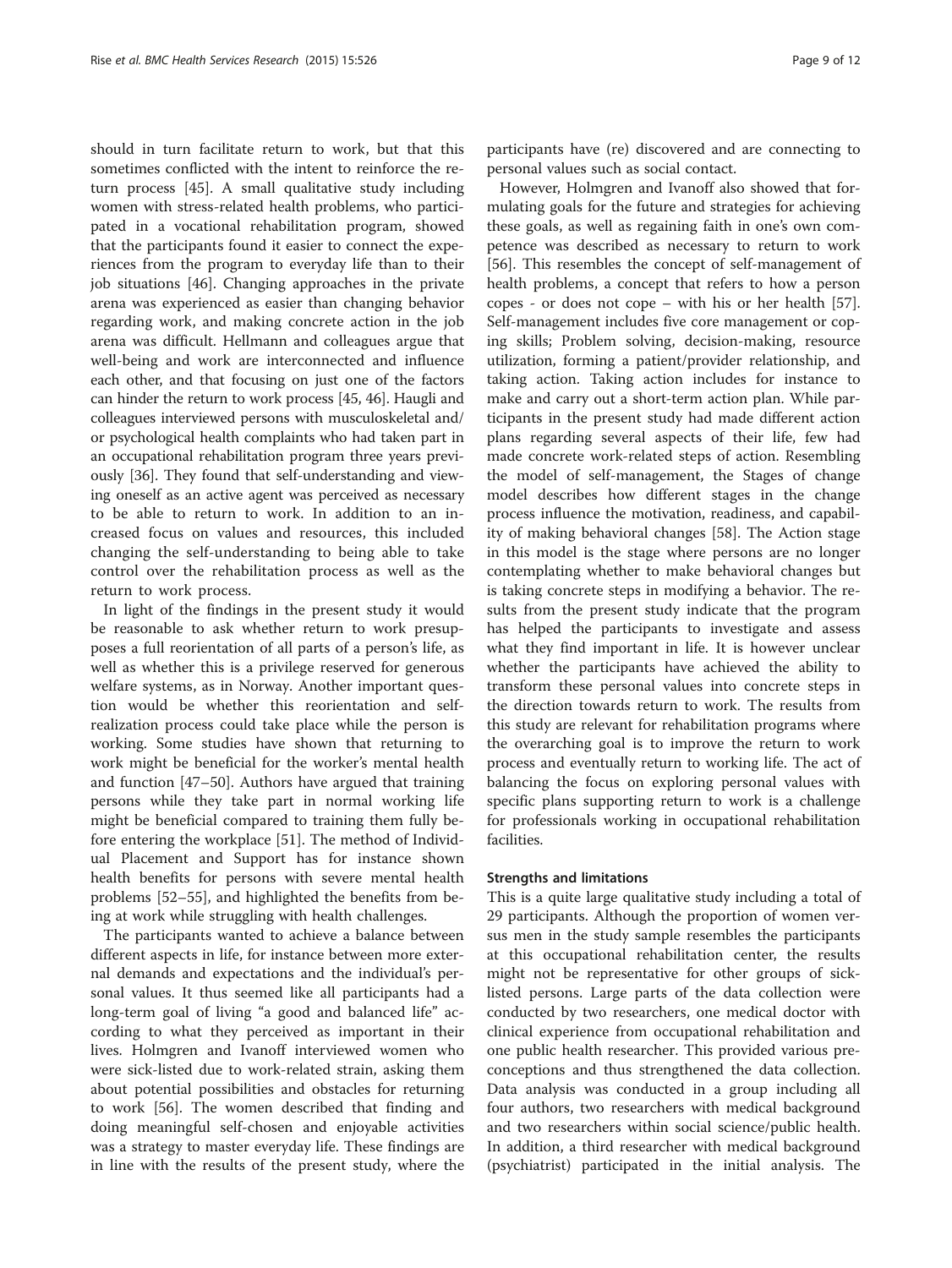<span id="page-9-0"></span>findings were discussed in the group to strengthen diversity during the interpretations of the data and in affirmation of the findings.

There are also some potential limitations. The sample of participants who took part in the interviews at the start of the program was not identical with the sample at the end. Six persons just participated in the first interview, while six just took part at the end. This might have influenced the results and the changes in perspectives during the program.

Focus groups use the group interaction to create discussions and thereby explore important themes, as well as revealing values or norms in the group [\[59](#page-11-0)]. Individual interviews do not include discussions and interactions, but can be advantageous in exploring personal experiences and changes. The focus group interviews were conducted in the same groups that had worked together during the rehabilitation program. This was chosen since the participants already were familiar and we assumed that this would lead to spirited discussions. On the other hand, interviewing the participants in their therapy groups could have reduced the possibility for capturing any negative experiences. The participants might have had negative experiences with the program or with the group work in particular, which they did not feel comfortable voicing in these groups.

One medical doctor (SØG – conducted all interviews) and one researcher within public health (MBR – participated in four interviews) conducted the interviews. The choice of interviewers might have influenced the data collection by focusing more on the awareness process and less on return to work, possibly influencing the results.

It is important to keep in mind that the follow-up interviews were conducted at the end of the program only 3.5 weeks after the rehabilitation program started. This time frame might not have been sufficient to allow for the necessary changes to have taken place, especially regarding return to work. Interviewing the participants at the end of the program did thus not allow for experiences after returning home from the rehabilitation center. More long-term exploration of the experiences after the program was beyond the sphere of this study, but would provide important indications on the following return to work process.

#### Conclusion

This study explored sick-listed persons' experiences with taking part in an in-patient occupational rehabilitation program based on Acceptance and Commitment Therapy.

At the end of the program the participants described that they had embarked upon a long process of increased awareness, acknowledging personal values and achieving balance in life. Although many participants

had made important changes in attitudes and behavior, few had made concrete action-plans regarding return to work. The providers of occupational rehabilitation program should balance this reorientation with specific steps towards return to work. It would be important to discuss whether a total reorientation encompassing all aspects of life is needed to achieve sustainable return to work. Effect studies from rehabilitation programs and long-term qualitative studies on participants' perceptions on return to work are undertaken to fully evaluate outcomes from occupational rehabilitation.

#### Abbreviation

ACT: acceptance and commitment therapy.

#### Competing interests

The authors declare that they have no competing interests.

#### Authors' contributions

MBR participated in the data collection, led the analysis and interpretation of data, and wrote and completed the manuscript. SØG led the data collection and participated in data analysis, interpretation and writing of the manuscript. RJ participated in data analysis and interpretation and writing of the manuscript. MSF participated in data analysis and interpretation and writing of the manuscript. All authors read and approved the final manuscript

#### Acknowledgements

Egil Fors participated in the initial stages of data analysis. We would also like to thank all the patients who took part in the focus group interviews.

#### Author details

<sup>1</sup>Department of Public Health and General Practice, Norwegian University of Science and Technology, Trondheim, Norway. <sup>2</sup>Department of Physical Medicine and Rehabilitation, St. Olav's University Hospital, Trondheim, Norway. <sup>3</sup> Hysnes Rehabilitation Center, St. Olav's University Hospital, Trondheim, Norway.

## Received: 6 May 2015 Accepted: 18 November 2015

#### References

- 1. OECD: Reconsidering Norwegian sickness absence policies. In Mental health and work. Norway:OECD Publishing; 2013. [http://dx.doi.org/10.1787/](http://dx.doi.org/10.1787/9789264178984-6-en) [9789264178984-6-en.](http://dx.doi.org/10.1787/9789264178984-6-en)
- 2. Staal B, DeRijk A, Houkes I, Heymans M. Clinical interventions to reduce work disability in workers with musculoskeletal disorders or mental health problems. In: Loisel P, Anema J, editors. Handbook of work disability. Prevention and management. New York: Springer; 2013. p. 317–34.
- 3. Poulsen OM, Aust B, Bjorner JB, Rugulies R, Hansen JV, Tverborgvik T, et al. Effect of the Danish return-to-work program on long-term sickness absence: results from a randomized controlled trial in three municipalities. Scand J Work Environ Health. 2014;40:47–56.
- 4. Oyeflaten I, Hysing M, Eriksen HR. Prognostic factors associated with return to work following multidisciplinary vocational rehabilitation. J Rehabil Med. 2008;40:548–54.
- 5. Andersen LN, Juul-Kristensen B, Roessler KK, Herborg LG, Sorensen TL, Sogaard K. Efficacy of 'Tailored Physical Activity' or 'Chronic Pain Self-Management Program' on return to work for sick-listed citizens: design of a randomised controlled trial. BMC Public Health. 2013;13:66.
- 6. Loisel P, Durand MJ, Berthelette D, Vezina N, Baril R, Gagnon D, et al. Disability prevention - New paradigm for the management of occupational back pain. Disease Management & Health Outcomes. 2001;9:351–60.
- 7. Van Oostrom SH, Driessen MT, De Vet HC, Franche RL, Schonstein E, Loisel P, et al. Workplace interventions for preventing work disability. Cochrane Database Syst Rev. 2009;15(2):CD006955.
- 8. Vermeulen SJ, Anema JR, Schellart AJ, Knol DL, van MW, van der Beek AJ. A Participatory Return-to-Work Intervention for Temporary Agency Workers and Unemployed Workers Sick-Listed Due to Musculoskeletal Disorders: Results of a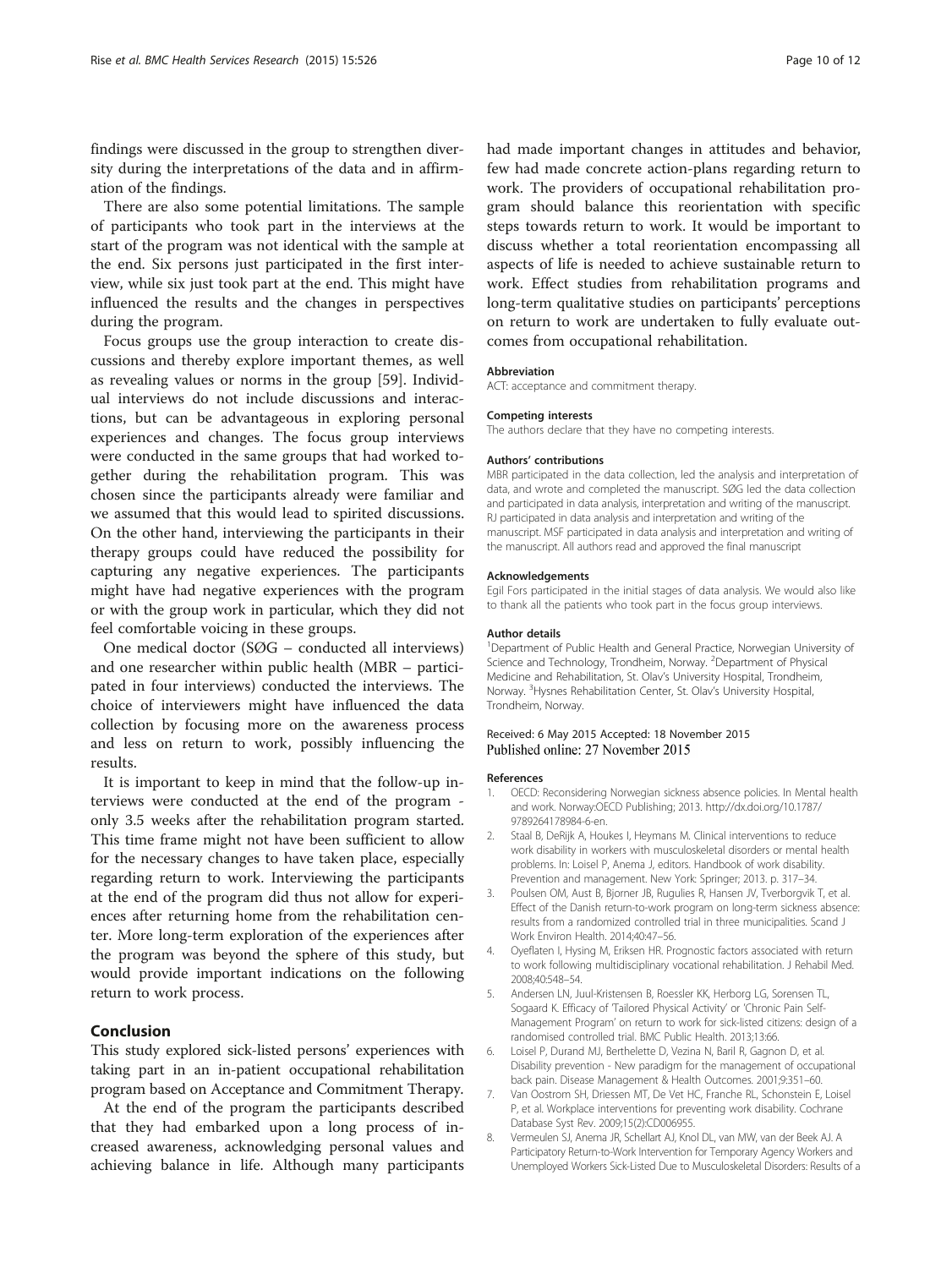<span id="page-10-0"></span>Randomized Controlled Trial. J Occup Rehabil. 2011;21(3):313–24. doi: [10.1007/](http://dx.doi.org/10.1007/s10926-011-9291-7) [s10926-011-9291-7](http://dx.doi.org/10.1007/s10926-011-9291-7).

- 9. Jensen C, Jensen OK, Christiansen DH, Nielsen CV, One-year follow-up in employees sick-listed because of low back pain: randomized clinical trial comparing multidisciplinary and brief intervention. Spine (Phila Pa 1976). 2011;36:1180–9.
- 10. Lambeek LC, Van MW, Knol DL, Loisel P, Anema JR. Randomised controlled trial of integrated care to reduce disability from chronic low back pain in working and private life. BMJ. 2010;340:c1035.
- 11. Loisel P, Abenhaim L, Durand P, Esdaile JM, Suissa S, Gosselin L, et al. A population-based, randomized clinical trial on back pain management. Spine (Phila Pa 1976). 1997;22:2911–8.
- 12. Hagen EM, Eriksen HR, Ursin H. Does early intervention with a light mobilization program reduce long-term sick leave for low back pain? Spine (Phila Pa 1976). 2000;25:1973–6.
- 13. Blonk R, Brennikmeijer V, Lagerveld S, Houtman I. Return to work: A comparison of two cognitive behavioural interventions in cases of workrelated psychological complaints among the self-employed. Work & Stress. 2006;20:129–44.
- 14. Van Oostrom SH, Van MW, Terluin B, De Vet HC, Knol DL, Anema JR. A workplace intervention for sick-listed employees with distress: results of a randomised controlled trial. Occup Environ Med. 2010;67:596–602.
- 15. van der Klink JJ, Blonk RW, Schene AH, van Dijk FJ. Reducing long term sickness absence by an activating intervention in adjustment disorders: a cluster randomised controlled design. Occup Environ Med. 2003;60:429–37.
- 16. Netterstrom B, Bech P. Effect of a multidisciplinary stress treatment programme on the return to work rate for persons with work-related stress. A non-randomized controlled study from a stress clinic BMC Public Health. 2010;10:658.
- 17. Hagen EM, Svensen E, Eriksen HR, Ihlebaek CM, Ursin H. Comorbid subjective health complaints in low back pain. Spine (Phila Pa 1976). 2006;31:1491–5.
- 18. Reme SE, Tangen T, Moe T, Eriksen HR. Prevalence of psychiatric disorders in sick listed chronic low back pain patients. Eur J Pain. 2011;15:1075–80.
- 19. Natvig B, Eriksen W, Bruusgaard D. Low back pain as a predictor of longterm work disability. Scand J Public Health. 2002;30:288–92.
- 20. Von KM, Crane P, Lane M, Miglioretti DL, Simon G, Saunders K, et al. Chronic spinal pain and physical-mental comorbidity in the United States: results from the national comorbidity survey replication. Pain. 2005;113:331–9.
- 21. Fimland MS, Vasseljen O, Gismervik S, Rise MB, Halsteinli V, Jacobsen HB, et al. Occupational rehabilitation programs for musculoskeletal pain and common mental health disorders: study protocol of a randomized controlled trial. BMC Public Health. 2014;14:368.
- 22. Hayes SC, Luoma JB, Bond FW, Masuda A, Lillis J. Acceptance and commitment therapy: model, processes and outcomes. Behav Res Ther. 2006;44:1–25.
- 23. Hayes SC, Levin ME, Plumb-Vilardaga J, Villatte JL, Pistorello J. Acceptance and commitment therapy and contextual behavioral science: examining the progress of a distinctive model of behavioral and cognitive therapy. Behav Ther. 2013;44:180–98.
- 24. Pull CB. Current empirical status of acceptance and commitment therapy. Curr Opin Psychiatry. 2009;22:55–60.
- 25. Yovel I. Acceptance and commitment therapy and the new generation of cognitive behavioral treatments. Isr J Psychiatry Relat Sci. 2009;46:304–9.
- 26. Bailey KM, Carleton RN, Vlaeyen JW, Asmundson GJ. Treatments addressing pain-related fear and anxiety in patients with chronic musculoskeletal pain: a preliminary review. Cogn Behav Ther. 2010;39:46–63.
- 27. Powers MB, Zum Vorde Sive Vording MB, Emmelkamp PM. Acceptance and commitment therapy: a meta-analytic review. Psychother Psychosom. 2009;78:73–80.
- 28. Dahl J, Wilson KG, Nilsson A. Acceptance and commitment therapy and the treatment of persons at risk for long-term disability resulting from stress and pain symptoms: A preliminary randomized trial. Behav Ther. 2004;35:785–801.
- 29. Boersma K, Linton SJ. Expectancy, fear and pain in the prediction of chronic pain and disability: a prospective analysis. Eur J Pain. 2006;10:551–7.
- 30. Turner JA, Franklin G, Fulton-Kehoe D, Sheppard L, Wickizer TM, Wu R, et al. Worker recovery expectations and fear-avoidance predict work disability in a population-based workers' compensation back pain sample. Spine (Phila Pa 1976). 2006;31:682–9.
- 31. Ozegovic D, Carroll LJ, David CJ. Does expecting mean achieving? The association between expecting to return to work and recovery in whiplash

associated disorders: a population-based prospective cohort study. Eur Spine J. 2009;18:893–9.

- 32. Iles RA, Davidson M, Taylor NF. Psychosocial predictors of failure to return to work in non-chronic non-specific low back pain: a systematic review. Occup Environ Med. 2008;65:507–17.
- 33. Jacobsen HB, Bjorngaard JH, Borchgrevink PC, Woodhouse A, Fimland MS, Hara KW, et al. Describing patients with a duration of sick leave over and under one year in Norway. Scand J Occup Ther. 2015;22:72–80.
- 34. Kvale S. An introduction to the qualitative research interview. Copenhagen: Hans Reitzels Forlag; 2000.
- 35. Malterud K. Systematic text condensation: a strategy for qualitative analysis. Scand J Public Health. 2012;40:795–805.
- 36. Haugli L, Maeland S, Magnussen LH. What Facilitates Return to Work? Patients Experiences 3 Years After Occupational Rehabilitation. J Occup Rehabil. 2011;21(4):573–81.
- 37. Nielsen MB, Bultmann U, Amby M, Christensen U, Diderichsen F, Rugulies R. Return to work among employees with common mental disorders: study design and baseline findings from a mixed-method follow-up study. Scand J Public Health. 2010;38:864–72.
- 38. Guest D. Perspectives on the study of work-life balance. Social Science Information. 2002;41:256–79.
- 39. Bryson L, Warner-Smith P, Brown P, Fray L. Managing the work-life rollercoaster: Private stress or public health issue? Soc Sci Med. 2007;65:1142–53.
- 40. Crooker K, Smith F, Tabak F. Creating Work-Life Balance: A Model of Pluralism Across Life Domains. Human Resource Development Review. 2002;1:387–419.
- 41. Coutu M, Cote D, Baril R. The Work-Disabled Patient. In: Loisel P, Anema JR, editors. Handbook of Work Disability. Prevention and Management. London: Springer; 2013. p. 15–29.
- 42. Virtanen P, Nakari R, Ahonen H, Vahtera J, Pentti J. Locality and habitus: the origins of sickness absence practices. Soc Sci Med. 2000;50:27–39.
- 43. Verdonk P, De RA, Klinge I, De VA. Sickness absence as an interactive process: gendered experiences of young, highly educated women with mental health problems. Patient Educ Couns. 2008;73:300–6.
- 44. Maceachen E, Clarke J, Franche RL, Irvin E. Systematic review of the qualitative literature on return to work after injury. Scand J Work Environ Health. 2006;32:257–69.
- 45. Hellman T, Jensen I, Bergstrom G, Busch H. Returning to work a long-term process reaching beyond the time frames of multimodal non-specific back pain rehabilitation. Disabil Rehabil. 2015;37:499–505.
- 46. Hellman T, Jonsson H, Johansson U, Tham K. Connecting rehabilitation and everyday life–the lived experiences among women with stress-related ill health. Disabil Rehabil. 2013;35:1790–7.
- 47. Rueda S, Chambers L, Wilson M, Mustard C, Rourke SB, Bayoumi A, et al. Association of returning to work with better health in working-aged adults: a systematic review. Am J Public Health. 2012;102:541–56.
- 48. Kukla M, Bond GR, Xie H. A prospective investigation of work and nonvocational outcomes in adults with severe mental illness. J Nerv Ment Dis. 2012;200:214–22.
- 49. Burns T, Catty J, White S, Becker T, Koletsi M, Fioritti A, et al. The impact of supported employment and working on clinical and social functioning: results of an international study of individual placement and support. Schizophr Bull. 2009;35:949–58.
- 50. Bond GR, Resnick SG, Drake RE, Xie H, McHugo GJ, Bebout RR. Does competitive employment improve nonvocational outcomes for people with severe mental illness? J Consult Clin Psychol. 2001;69:489–501.
- 51. Sveinsdottir V, Lovvik C, Fyhn T, Monstad K, Ludvigsen K, Overland S, et al. Protocol for the effect evaluation of Individual Placement and Support (IPS): a randomized controlled multicenter trial of IPS versus treatment as usual for patients with moderate to severe mental illness in Norway. BMC Psychiatry. 2014;14:307.
- 52. Bond GR, Drake RE, Campbell K: Effectiveness of individual placement and support supported employment for young adults. Early Interv Psychiatry. 2014. doi: [10.1111/eip.12175](http://dx.doi.org/10.1111/eip.12175). [Epub ahead of print].
- 53. Bejerholm U, Areberg C, Hofgren C, Sandlund M, Rinaldi M. Individual placement and support in Sweden - a randomized controlled trial. Nord J Psychiatry. 2015;69:57–66.
- 54. Hoffmann H, Jackel D, Glauser S, Mueser KT, Kupper Z. Long-term effectiveness of supported employment: 5-year follow-up of a randomized controlled trial. Am J Psychiatry. 2014;171:1183–90.
- 55. Hoffmann H, Jackel D, Glauser S, Kupper Z. A randomised controlled trial of the efficacy of supported employment. Acta Psychiatr Scand. 2012;125:157–67.